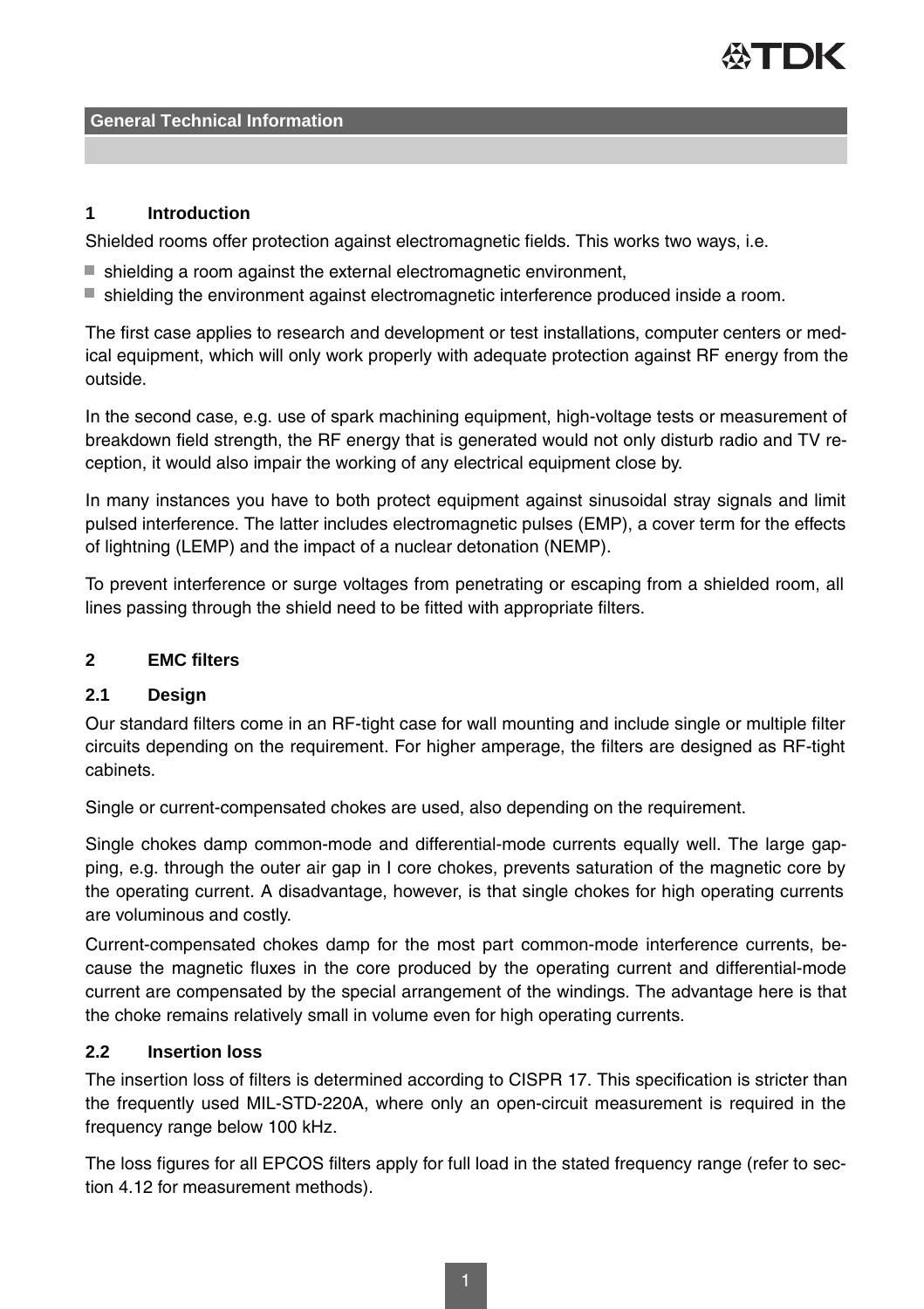

## **2.3 Protective measures (grounding)**

The high capacitances between the lines and ground require special protective measures. If there are no product-specific requirements, protection with a secondary ground wire (cross section min. 10 mm<sup>2</sup> ) in accordance with EN 50178 is necessary. For this purpose the filter case have connecting bolts at each end.

Resistors are incorporated in the filter to discharge capacitors after turn-off.

#### **3 EMP protection**

The danger to electrical and electronic equipment and systems from electromagnetic pulses is characterized by fields of the order of kilovolts per meter and amps per meter. Where NEMP is concerned, rise and fall times of just a few nanoseconds to a few hundred nanoseconds must be taken into account.

If interference pulses in the nanosecond range are produced on lines by fields of this magnitude, they can be damped by the feed-through capacitors used in the filters or EMP protection units.

Seeing as line systems (power, control and communication lines) exhibit a lowpass response however, they primarily transmit overvoltages in the microsecond range. The short field pulse also stimulates them into natural oscillation, which, depending on the nature and size of the line system, can lie in the frequency range from a few kilohertz to several megahertz. Extra surge protection is needed to reduce these overvoltages.

Ignoring the possibility of a direct lightning strike on the filter or surge protection unit, the connected line is always determinant for the coupling in and transmission of overvoltages. The peak of a surge is thus clearly limited by the withstand voltage of the line carrying the surge pulse and the connector fittings.

In common power systems you cannot expect a figure of more than 20 kV for surge voltage strength. For communication lines it is less. The high-frequency internal resistance is between 10 and 50 Ω. An internal resistance of 10 Ω and a maximum voltage of 20 kV thus produce an unbalanced to ground, sum current of max. 2 kA for a cable. The current per line is correspondingly lower.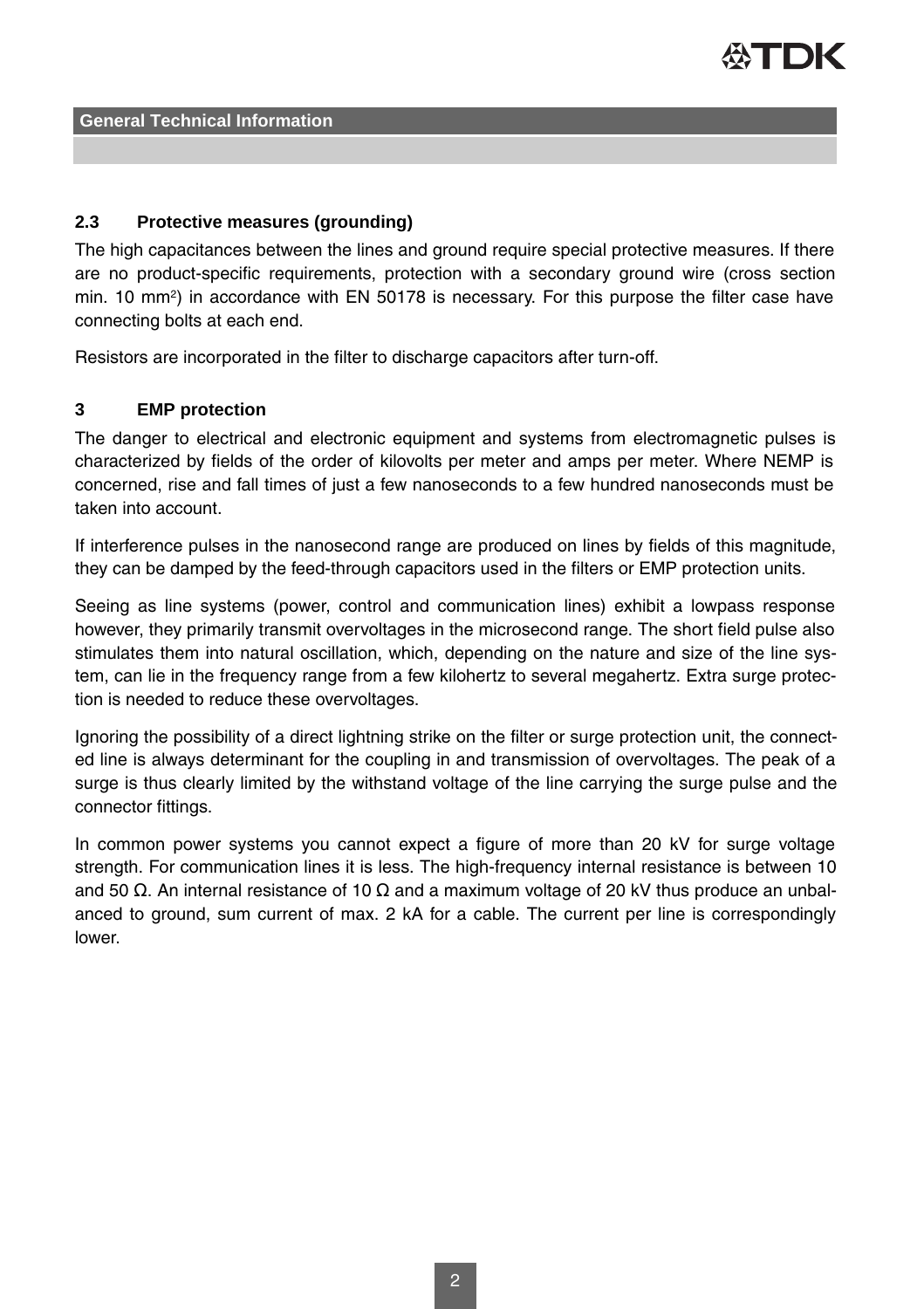

#### **3.1 Test conditions**

In consideration of what is said above, and which is acknowledged by many official bodies in the absence of appropriate standards, you arrive at the following test conditions:

Surge voltages:

| Rate of rise | $100 V$ /us                                                       | Amplitudes in the specifications<br>of the particular filters with EMP<br>protection or EMP protection<br>unit |
|--------------|-------------------------------------------------------------------|----------------------------------------------------------------------------------------------------------------|
| 1 kV/us      | internal resistance R <sub>i</sub> = 15 $\Omega$                  |                                                                                                                |
| 10 $kV/us$   |                                                                   |                                                                                                                |
| 1 kV/ns      | internal resistance R <sub>i</sub> = 50 $\Omega$ bzw. 90 $\Omega$ |                                                                                                                |

Surge currents:

| Standard wave $8/20 \,\mu s$ |                  |
|------------------------------|------------------|
| Long wave                    | $10/700 \,\mu s$ |

Surge voltage tests serve primarily for testing

 $-$  the response of nonlinear protection elements,

 $-$  the pulse damping performance of the protection unit as a whole.

Surge current tests (impressed currents) serve for determining the energy carrying capability (absorption or reflection) of the protection units.

#### **Note:**

The values for rated surge current listed in the filter specifications were given to illustrate the response of the protection units under extreme load. They cannot be produced by an NEMP.

# **Those filters with integrated overvoltage protection and the EMP protection units all underwent representative type testing by the Defense Technology Office of the Federal German Army in Munster. The results are available on request.**

The basic units of filters with overvoltage protection are the filters for electromagnetic compatibility. The overvoltage protection is housed in an add-on case or in the filter case itself, partly together with extra nonlinear components in the filter configuration.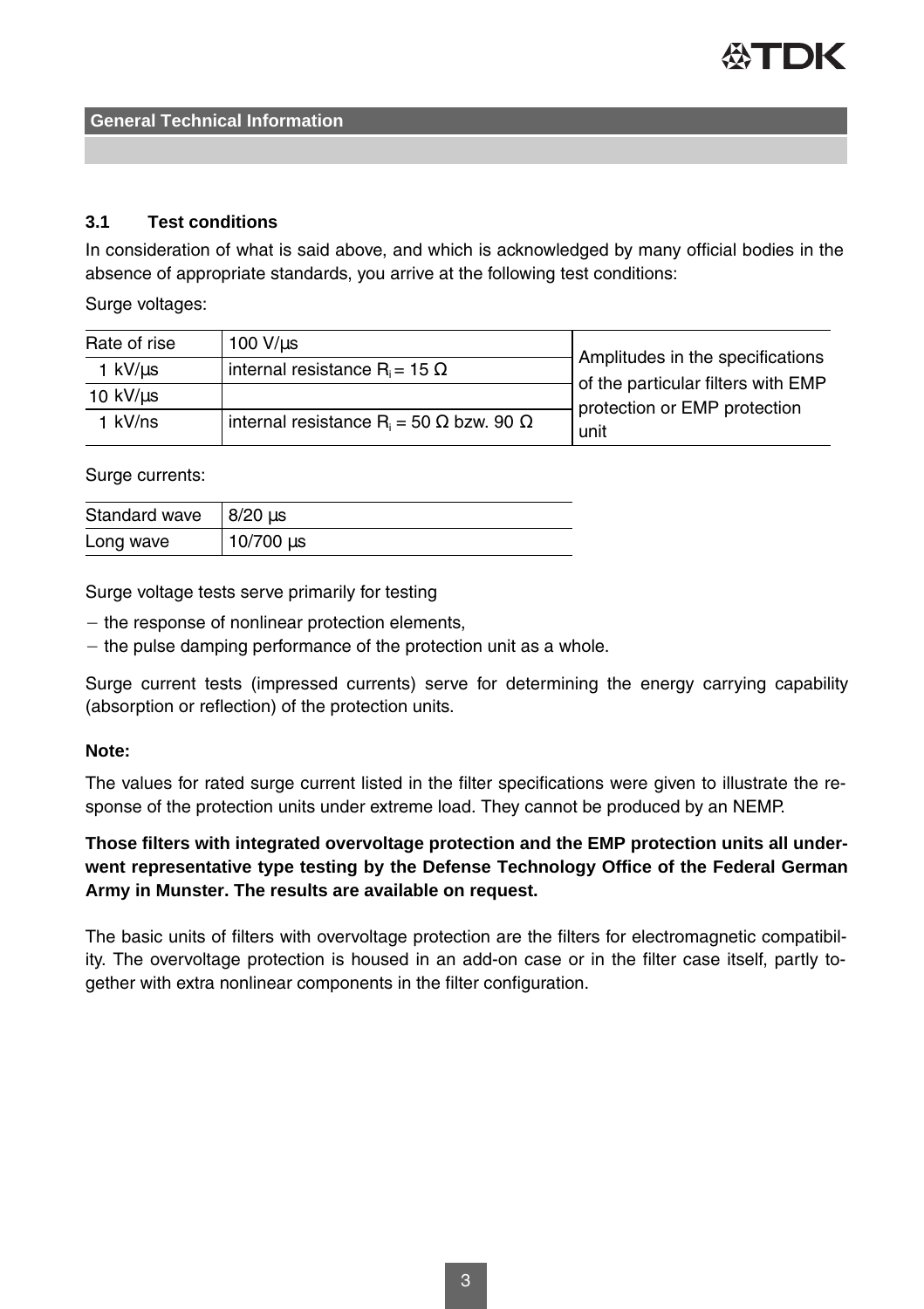

#### **4 Terms and definitions**

## **4.1 Rated voltage V<sup>R</sup>**

The rated voltage  $V_R$  is either the maximum rms operating voltage at the rated frequency or the highest DC operating voltage which may be continuously applied to the filter at temperatures between the lower category temperature  $T_{min}$  and the upper category temperature  $T_{max}$ . Filters which are rated for a frequency of 50/60 Hz may also be operated at DC voltages.

## **4.2** Nominal voltage V<sub>N</sub>

The nominal voltage  $V_N$  is the voltage which designates a network or electrical apparatus and to which specific operating characteristics are referred.

IEC 60038 defines the most widely used nominal voltages for public supply networks. It is recommended that the voltage at the transfer points should not deviate from the nominal voltage by more than ±10% under normal network conditions.

## **4.3 Difference between rated and nominal voltage**

For filters, the rated voltage is defined as a reference parameter. It specifies the maximum voltage at which the filter can be continuously operated. This voltage must never be exceeded, as otherwise damage may occur.

Only small deviations are tolerated, such as may occur when a filter with a rated voltage of 250 V is operated at in a network with a nominal voltage of 230 V (230 V +10% = 253 V).



Short voltage surges are permitted according to EN 133200.

Difference between rated and nominal voltage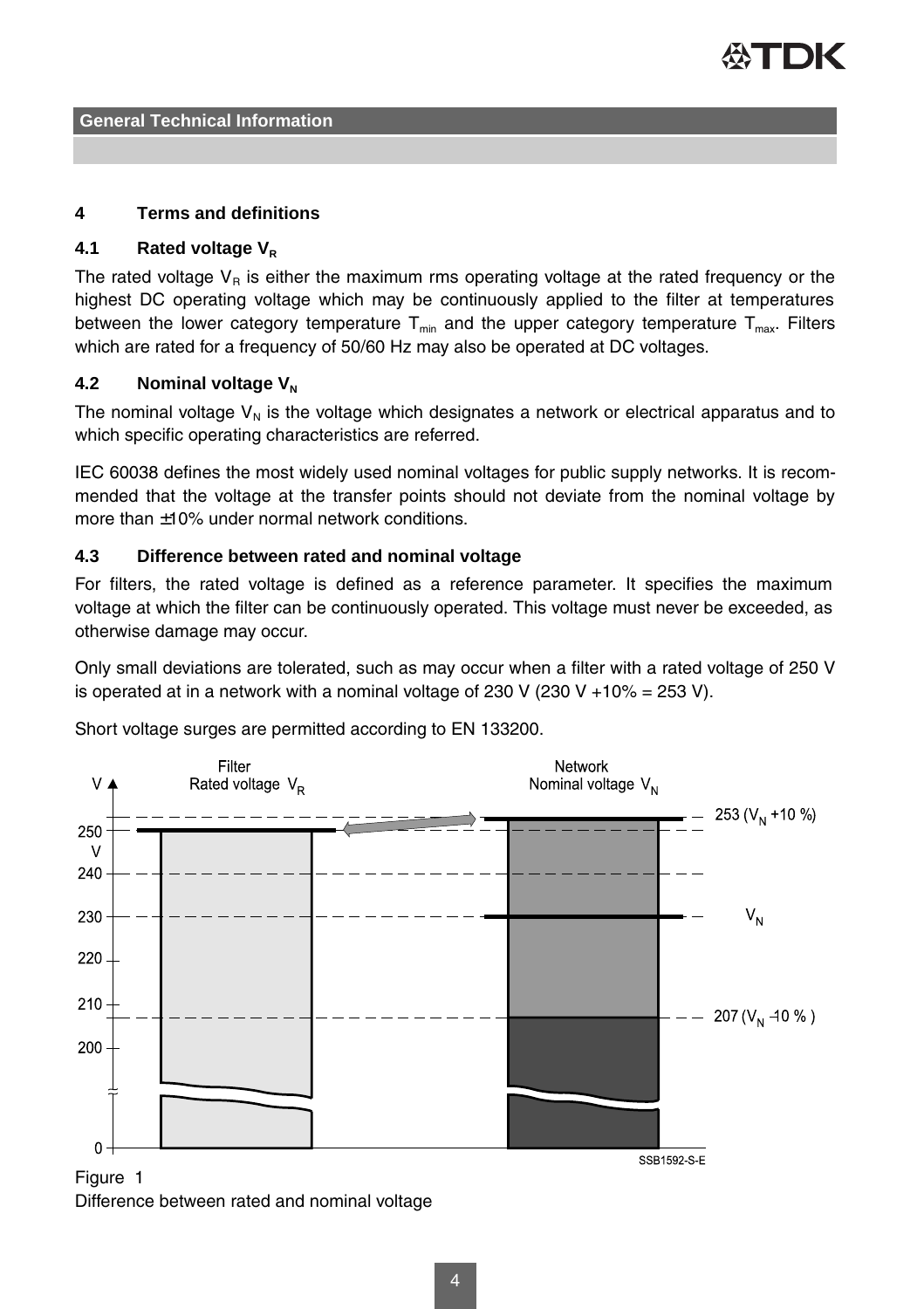

## **4.4 Test voltage Vtest**

The test voltage  $V_{\text{test}}$  is the AC or DC voltage which may be applied to the filter for the specified test duration at the final inspection (100% test). This test may be repeated once as an incoming goods inspection or equipment test.

## **4.5 Voltage drop** ∆**V**

The voltage drop is the difference between the filter input voltage and output voltage produced by applying the rated current to the filter.

## **4.6 Rated current I<sup>R</sup>**

The rated current  $I_R$  is the maximum AC or DC current at which the filter can be continuously operated under nominal conditions.

Above the rated temperature  $T_R$ , the operating current should as a rule be reduced in accordance with the derating curves (see also figure 2).

For 2-line filters, the rated current is specified for the simultaneous flow of a current of this value through all the lines. For 4-line filters (e.g. filters with 3 phases and neutral line), the sum of the currents in all 4 lines must not exceed three times the rated current.

Higher thermal loads may occur during AC operation due to non-sinusoidal waveforms. These must be taken into account where necessary.

#### **4.7 Overcurrent Iover**

The rated current may be exceeded for a short time. Details of permissible currents and load durations are specified in the various data sheets.

## **4.8 Capacitive reactive current Ireactive**

The capacitive reactive current is the current that flows in operation across the capacitors used in a filter. The figures are referred to 230 V nominal voltage for 2-line filters and 400/230 V for 4-line filters and a rated frequency of 50 Hz.

#### **4.9** Power dissipation P<sub>D</sub>

The power dissipation in the case of 2-line filters refers to a simultaneous load with the specified rated current. With 4-line filters (filter with 3 phases and neutral line) the sum of all 4 lines must not exceed three times the rated current.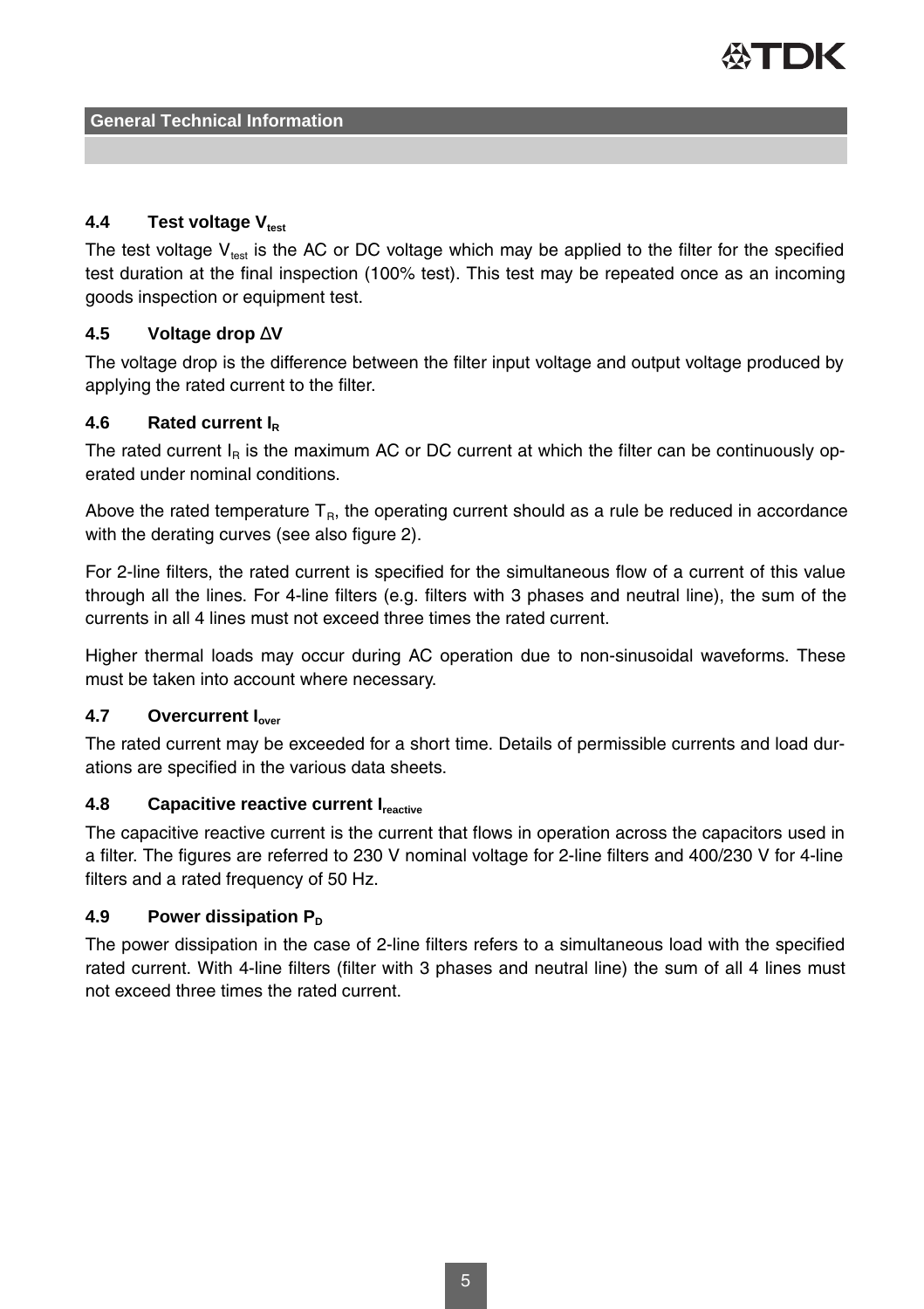

#### **4.10 Current derating I/I<sup>R</sup>**

The filters are dimensioned for continuous operation at the rated voltage and frequency. They are designed for operation at the full rated current up to specified rated temperature (as a rule 40 °C). When they are operated at ambient temperatures  $T_A$  which exceed this temperature, the maximum permissible continuous operating current is obtained by multiplying the rated current by the corresponding derating factor:





# **4.11 DC resistance R**

The DC resistance is the resistance of a line measured for direct current at an ambient temperature of 20 °C, where the measuring current must be selected substantially lower than the rated current. The data sheets state the maximum value  $R_{\text{max}}$ .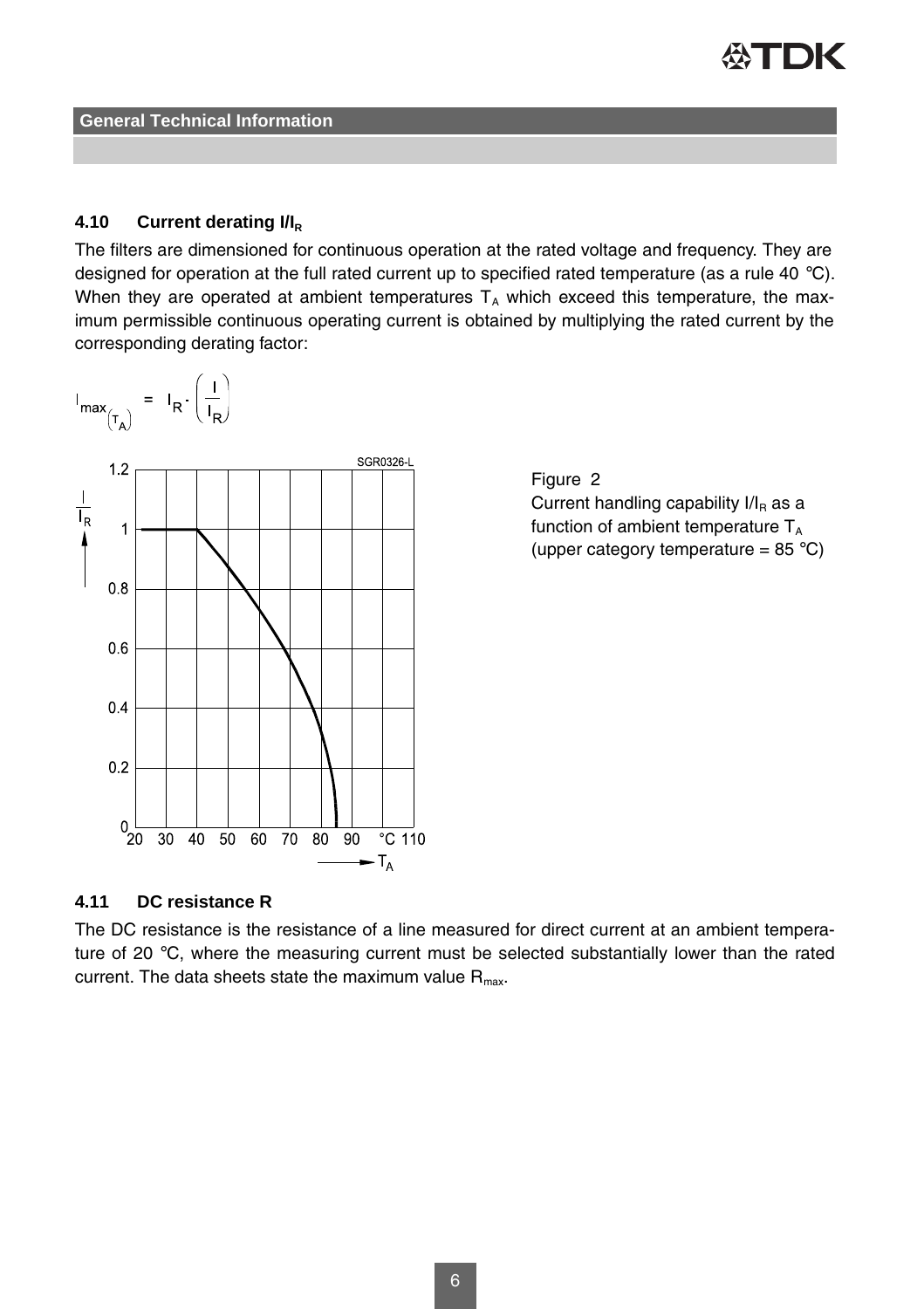

## **4.12 Insertion loss**

The insertion loss is a criterion for the efficiency of EMC components, as measured by using a standardized test setup (Figure 3).



The input terminals of the filter under test are connected to an RF generator with impedance Z (usually 50 Ω). At the output of the filter, the voltage is measured using an RF voltmeter having the same impedance Z. The insertion loss is then calculated from the quotient of half the opencircuit generator voltage  $\mathsf{V}_{\mathsf{o}}$  and the filter output voltage  $\mathsf{V}_{\mathsf{2}}$ .

#### **Insertion loss measuring methods used for EMC filters with 2 lines**

a) Differential mode (symmetrical insertion loss measurement)



Insertion loss  $\alpha_e$  = 20 lg  $\frac{V_0}{2\cdot V_0}$  [dB]

Figure 4 Symmetrical insertion loss measurement to CISPR 17 (1981) Fig. B5